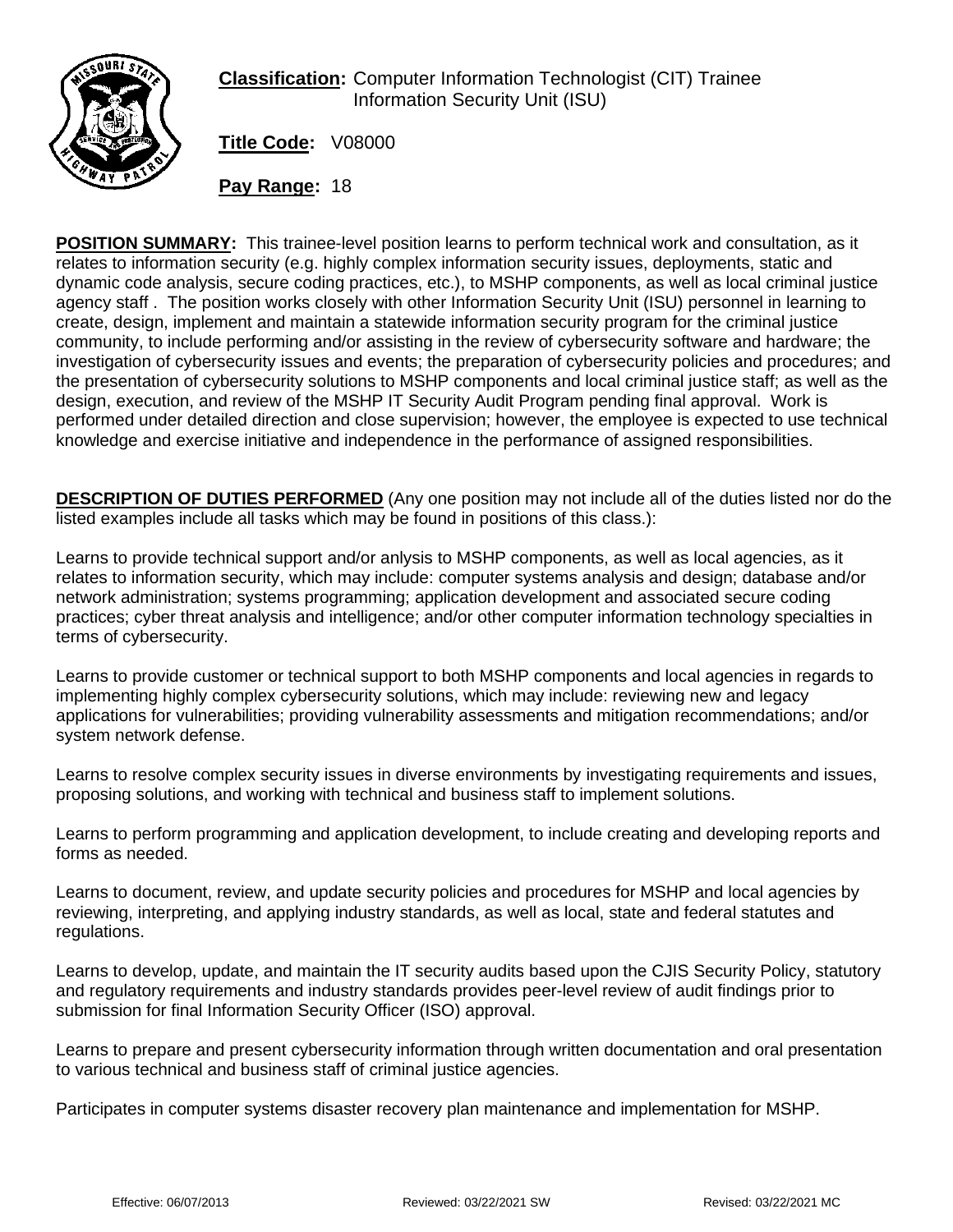## **Classification:** Computer Information Technologist (CIT) Trainee Page 2 Information Security Unit (ISU)

Learns to perform administrative duties over security control/protections related to application security, to include log scans for related investigations.

Learns to perform security testing and monitors the MSHP security infrastructure.

Learns to prepare reports and documentation of security audit findings to be presented to the ISO and upper management.

Learns to design and test complex computer programs and clearly defined segments of highly complex programs in terms of cybersecurity.

Participates in meetings with members of the local and state criminal justice community to discuss cybersecurity issues.

Participates in computer systems management plan development, maintenance, and implementation.

Performs other related work as assigned.

**REQUIRED KNOWLEDGE, SKILLS, AND ABILITIES:** Knowledge of, or ability to learn about, all areas of cybersecurity as well as networking, application development, server software and hardware; to include elements of cybercrime and threat indicators.

Knowlege of, or ability to learn, the principles of information security and information technology systems and analysis, design, testing, and documentation; to include secure coding practices and the secure software development lifecycle.

Knowledge of, or ability to learn, the principles of computer programming and systems analysis, design, testing and documentation.

Knowledge of, or ability to learn, the general operating principles and capabilities of computer hardware and software.

Knowledge of, or the ability to learn, the Criminal Justice Information Services (CJIS) Security Policy, as well as various agency systems as they relate to technical connectivity and the CJIS Security Policy's requirements.

Knowledge of, or ability to learn, software reference libraries and related utility programs.

Knowledge of, or ability to learn, computer security best practice standards.

Knowledge of, or ability to learn, computer networking protocols and operating systems.

Knowledge of, or the ability to learn, the agency's automated information systems, as well as agency's functions and their interrelationships.

Knowledge of, or the ability to learn, the principles of cyber-threat analysis, data protection methods, disaster recovery, and cyber-incident response management.

Knowledge of, or the ability to learn, the principals of information system audits and security testing.

Knowledge of, or the ability to learn, deep packet analysis tools, their configuration, and use.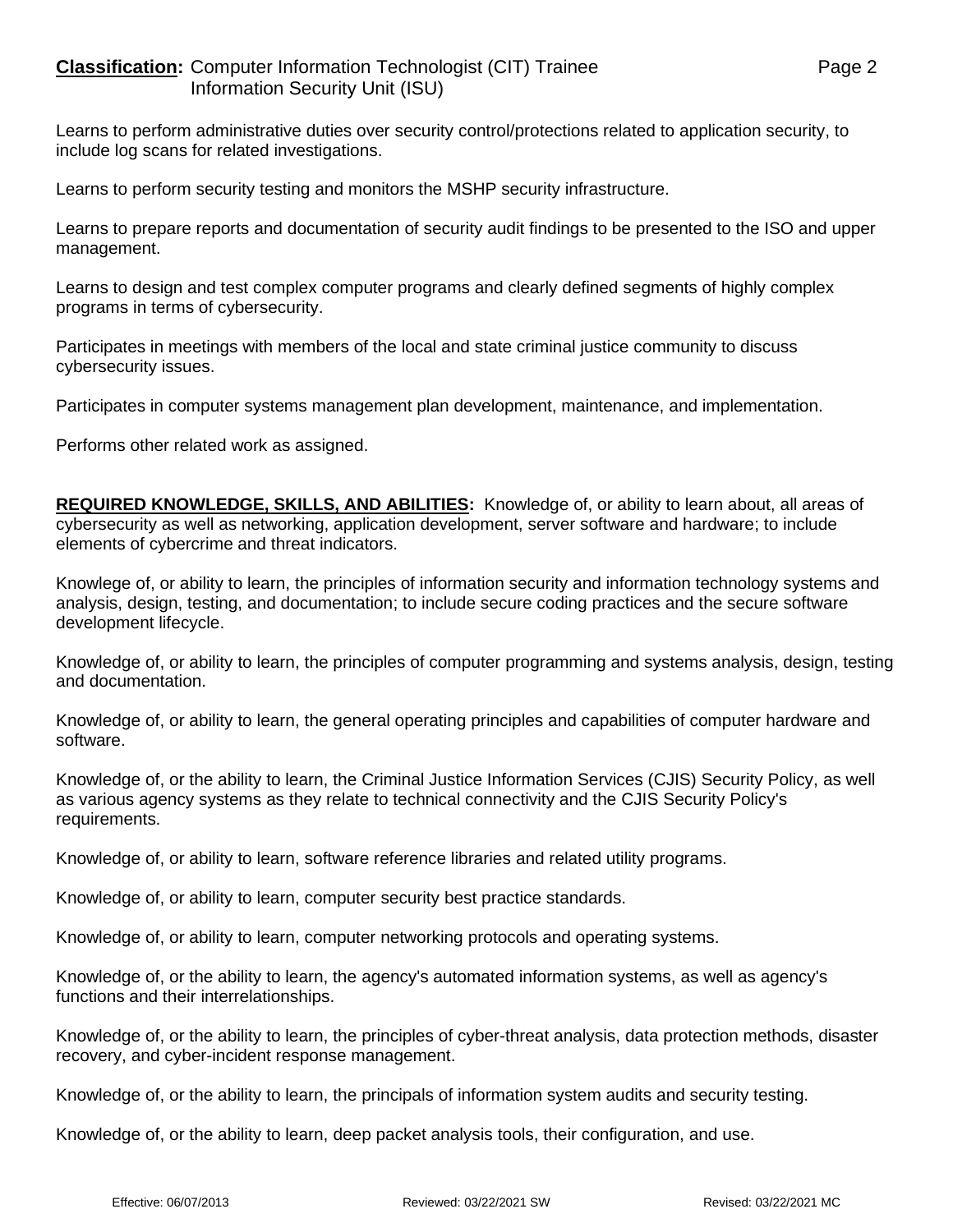## **Classification:** Computer Information Technologist (CIT) Trainee Page 3 Information Security Unit (ISU)

Knowledge of, or the ability to learn, encryption methods and virtual private network (VPN) technologies.

Knowledge of computer operating systems.

Knowledge of database management systems.

Knowledge of, or ability to learn, advanced authentication solutions.

Knowledge of, or ability to learn, applicable Federal Information Processing Standards of (FIPS) encryption.

Knowledge of, or ability to learn, Code of Federal Regulations (CFR) and applicable statutes.

Knowledge of, or ability to learn, cyber-forensics techniques and digital evidence preservation.

Knowledge of, or the ability to learn, the principles of project management, the information strategic planning process, and the systems management process.

Knowledge of, or the ability to learn national information sharing tools and techniques.

Possess good organizational skills.

Possess research and analysis skills.

Possess basic code analysis skills.

Possess good presentation skills.

Ability to, ability to learn how to, utilize project management and highly technical analytical tools.

Ability to, ability to learn how to, prepare and interpret computer program documentation.

Ability to, ability to learn how to, prepare and maintain standards, policies, procedures, guidelines and technical manuals.

Ability to troubleshoot and resolve hardware and/or software problems.

Ability to, ability to learn how to, create and present materials for training programs

Ability to, ability to learn how to, plan and implement projects and audits necessary to ensure effective and efficient operations of security measures.

Ability to multi-task effectively.

Ability to, ability to learn how to, comprehend, analyze, and research problems of a complex nature and make judgment decisions as to their solution.

Ability to operate basic office equipment as detailed in the description of duties.

Ability to handle restricted and confidential information in a professional manner and maintain the information as such.

Ability to communicate in English clearly and concisely, both orally and in writing.